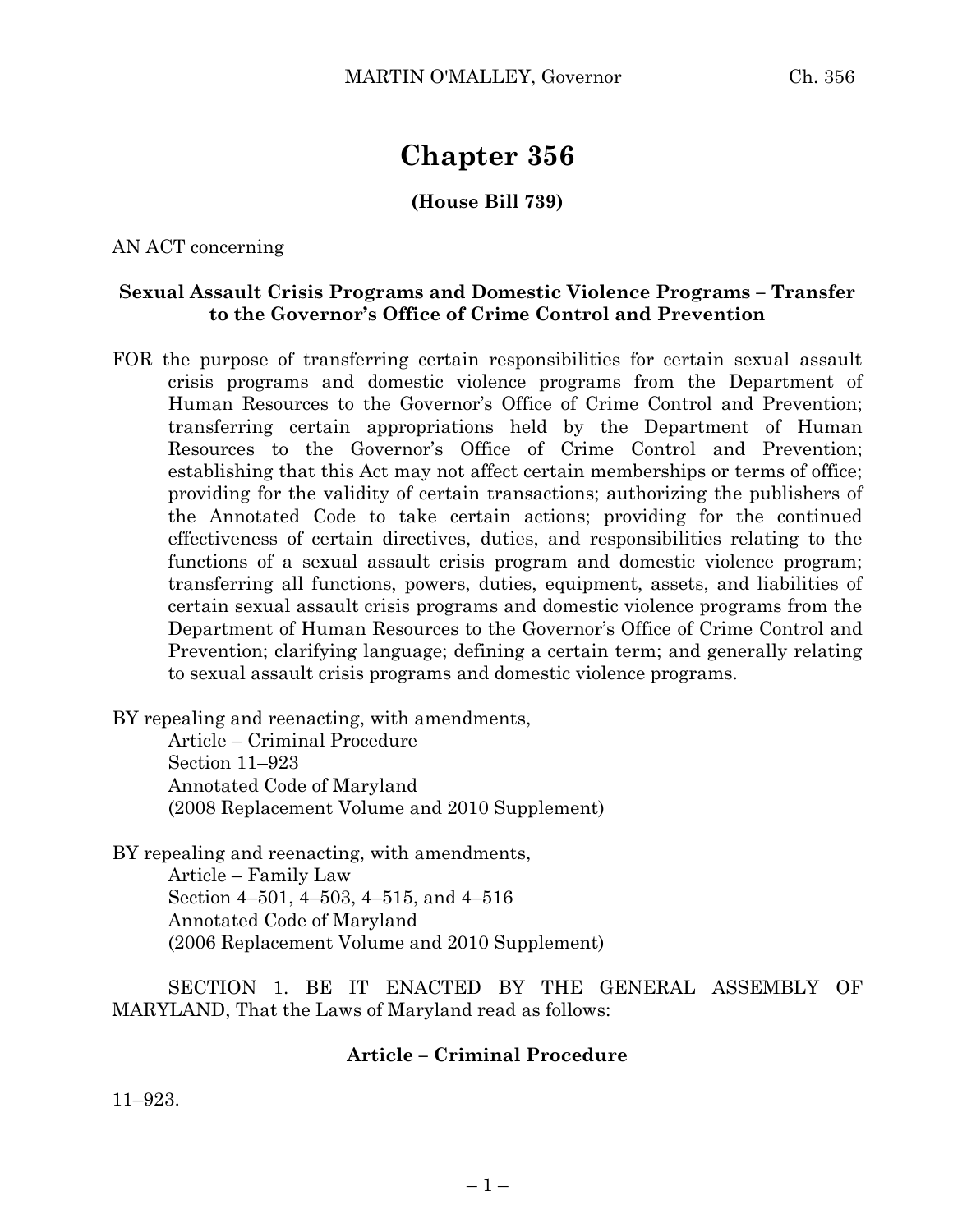(a) The General Assembly finds that an increasing number of sexual assault offense victims in the State:

(1) lack necessary counseling and follow–up services; and

(2) in some parts of the State, have only the help of extremely limited support services.

(b) The purpose of this section is to provide for sexual assault crisis programs that address the special needs of sexual assault victims.

(c) (1) The **[**Department of Human Resources**] GOVERNOR'S OFFICE OF CRIME CONTROL AND PREVENTION** shall help establish sexual assault crisis programs in the State.

(2) The programs shall be developed and located to facilitate their use by alleged victims residing in surrounding areas.

(3) The programs shall:

(i) provide specialized support services to adult and minor alleged victims of sexual assault crimes; and

(ii) include a hotline and counseling service.

(d) The **[**Department of Human Resources**] GOVERNOR'S OFFICE OF CRIME CONTROL AND PREVENTION** may **[**contract with**] AWARD GRANTS TO** public or private nonprofit organizations to operate the sexual assault crisis programs.

**(E) THE GOVERNOR'S OFFICE OF CRIME CONTROL AND PREVENTION SHALL REGULARLY CONSULT, COLLABORATE WITH, AND CONSIDER THE RECOMMENDATIONS OF THE FEDERALLY RECOGNIZED STATE SEXUAL ASSAULT COALITION REGARDING SEXUAL ASSAULT CRISIS PROGRAMS AND POLICIES, PRACTICES, AND PROCEDURES THAT IMPACT VICTIMS OF SEXUAL ASSAULT.**

**[**(e)**] (F)** Money for the sexual assault crisis programs shall be as provided in the annual State budget and shall be used to supplement, but not supplant, money that the programs receive from other sources.

**[**(f)**] (G)** The **[**Secretary of Human Resources**] EXECUTIVE DIRECTOR OF THE GOVERNOR'S OFFICE OF CRIME CONTROL AND PREVENTION** shall include a report on the sexual assault crisis programs in the **[**Department of Human Resources**] ANNUAL REPORT SUBMITTED BY THE GOVERNOR'S OFFICE OF CRIME CONTROL AND PREVENTION** annual report to the General Assembly**, IN ACCORDANCE WITH § 2–1246 OF THE STATE GOVERNMENT ARTICLE**.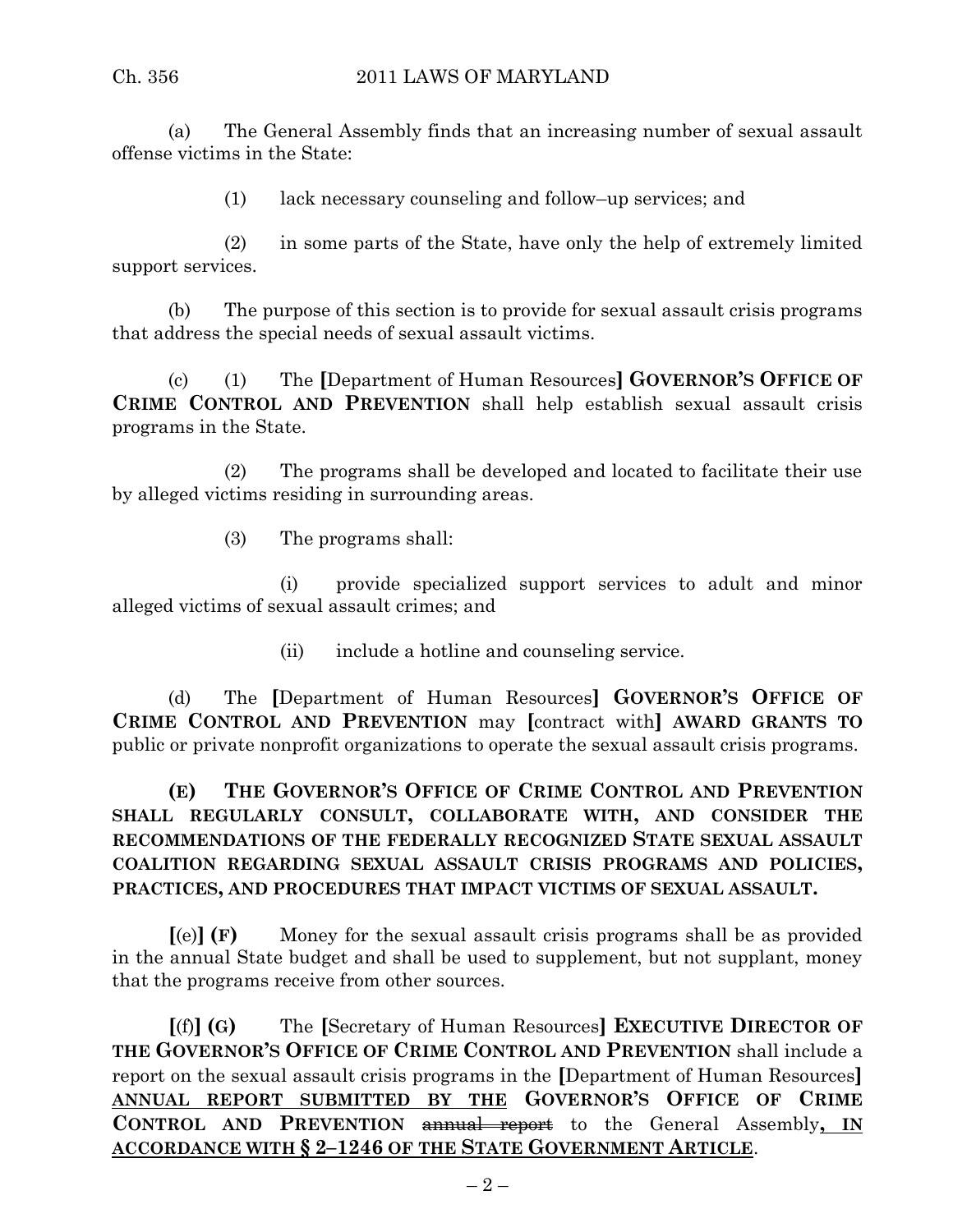**[**(g)**] (H)** (1) The Governor's Office of Crime Control and Prevention shall establish and sustain child advocacy centers in the State.

(2) The child advocacy centers:

(i) may be based in private nonprofit organizations, local departments of social services, local law enforcement agencies, or a partnership among any of these entities;

(ii) shall be developed and located to facilitate their use by alleged victims residing in the surrounding areas;

(iii) shall investigate allegations of sexual crimes against children and sexual abuse of minors;

(iv) shall provide or facilitate referrals to appropriate counseling, legal, medical, and advocacy services for victims; and

(v) shall be included in all joint investigation procedures developed in accordance with § 5–706 of the Family Law Article.

(3) The Governor's Office of Crime Control and Prevention may contract with public or private nonprofit organizations to operate child advocacy centers.

(4) Money for child advocacy centers shall be as provided in the annual State budget and shall be used to supplement, but not supplant, money that the programs receive from other sources.

(5) On or before January 1 each year, the Governor's Office of Crime Control and Prevention shall submit an annual report, in accordance with § 2–1246 of the State Government Article, on child advocacy centers to the General Assembly.

#### **Article – Family Law**

 $4 - 501$ .

(a) In this subtitle the following words have the meanings indicated.

(b) (1) "Abuse" means any of the following acts:

(i) an act that causes serious bodily harm;

(ii) an act that places a person eligible for relief in fear of imminent serious bodily harm;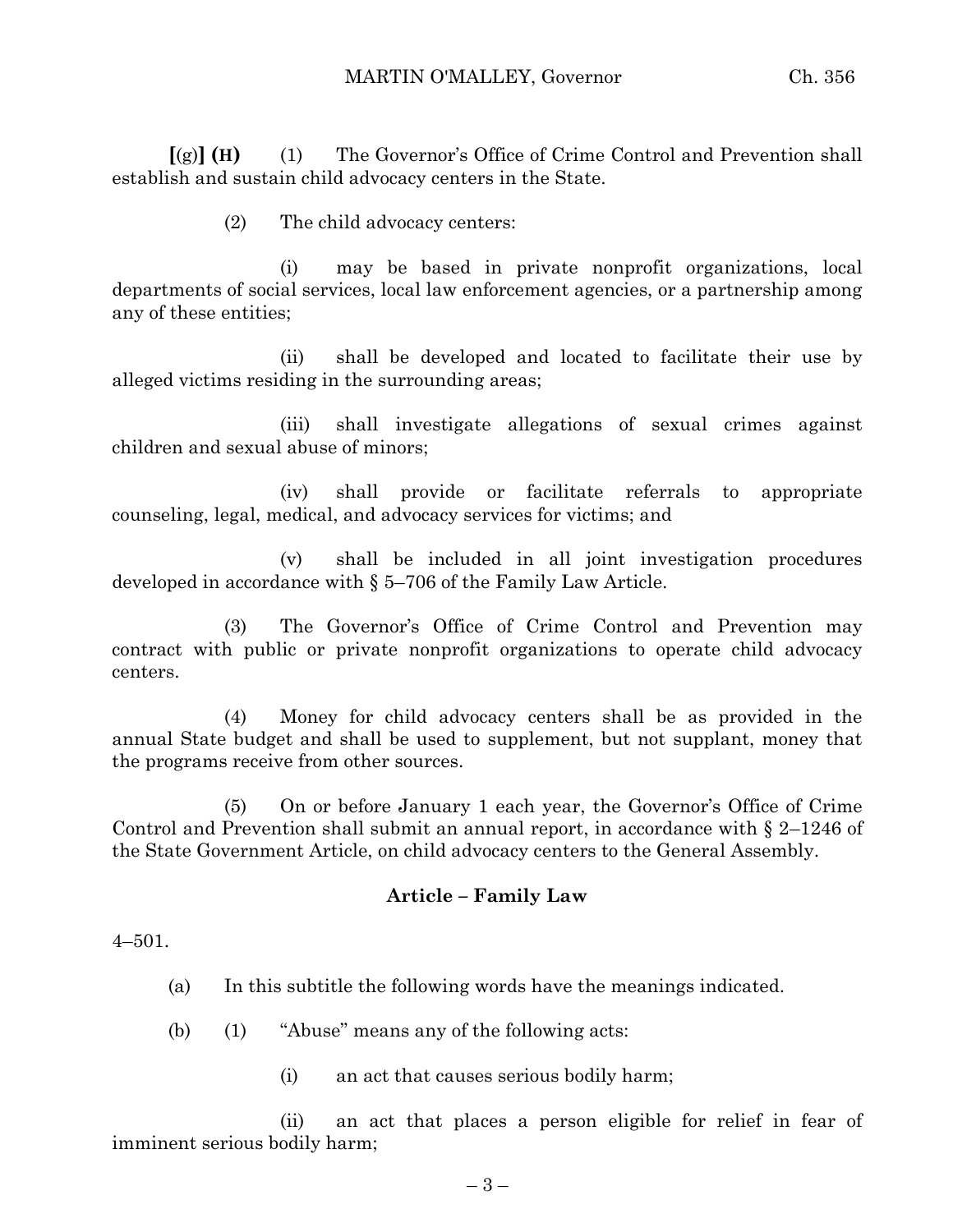(iii) assault in any degree;

(iv) rape or sexual offense under §§ 3–303 through 3–308 of the Criminal Law Article or attempted rape or sexual offense in any degree;

- (v) false imprisonment; or
- (vi) stalking under § 3–802 of the Criminal Law Article.

(2) If the person for whom relief is sought is a child, "abuse" may also include abuse of a child, as defined in Title 5, Subtitle 7 of this article. Nothing in this subtitle shall be construed to prohibit reasonable punishment, including reasonable corporal punishment, in light of the age and condition of the child, from being performed by a parent or stepparent of the child.

(3) If the person for whom relief is sought is a vulnerable adult, "abuse" may also include abuse of a vulnerable adult, as defined in Title 14, Subtitle 1 of this article.

(c) "Child care provider" means a person that provides supervision and care for a minor child.

(d) "Cohabitant" means a person who has had a sexual relationship with the respondent and resided with the respondent in the home for a period of at least 90 days within 1 year before the filing of the petition.

(e) "Commissioner" means a District Court Commissioner appointed in accordance with Article IV, § 41G of the Maryland Constitution.

(f) "Court" means the District Court or a circuit court in this State.

(g) "Emergency family maintenance" means a monetary award given to or for a person eligible for relief to whom the respondent has a duty of support under this article based on:

(1) the financial needs of the person eligible for relief; and

(2) the resources available to the person eligible for relief and the respondent.

## **(H) "EXECUTIVE DIRECTOR" MEANS THE EXECUTIVE DIRECTOR OF THE GOVERNOR'S OFFICE OF CRIME CONTROL AND PREVENTION.**

**[**(h)**] (I)** "Final protective order" means a protective order issued under § 4–506 of this subtitle.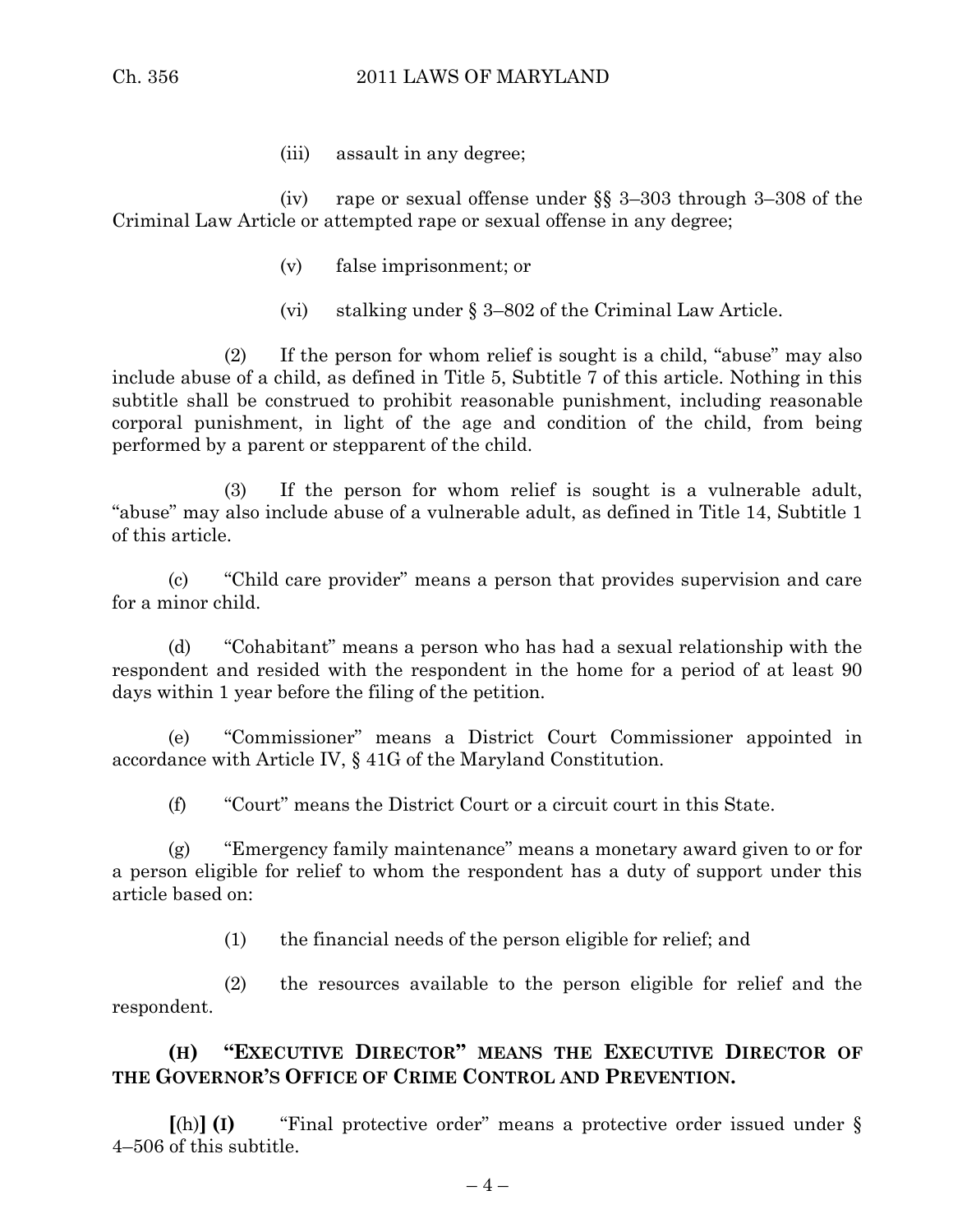**[**(i)**] (J)** "Home" means the property in this State that:

(1) is the principal residence of a person eligible for relief; and

(2) is owned, rented, or leased by the person eligible for relief or respondent or, in a petition alleging child abuse or abuse of a vulnerable adult, an adult living in the home at the time of a proceeding under this subtitle.

**[**(j)**] (K)** "Interim protective order" means an order that a Commissioner issues under this subtitle pending a hearing by a judge on a petition.

**[**(k)**] (L)** "Local department" means the local department that has jurisdiction in the county:

- (1) where the home is located; or
- (2) if different, where the abuse is alleged to have taken place.
- **[**(l)**] (M)** "Person eligible for relief" includes:
	- (1) the current or former spouse of the respondent;
	- (2) a cohabitant of the respondent;
	- (3) a person related to the respondent by blood, marriage, or adoption;

(4) a parent, stepparent, child, or stepchild of the respondent or the person eligible for relief who resides or resided with the respondent or person eligible for relief for at least 90 days within 1 year before the filing of the petition;

- (5) a vulnerable adult; or
- (6) an individual who has a child in common with the respondent.
- **[**(m)**] (N)** (1) "Petitioner" means an individual who files a petition.
	- (2) "Petitioner" includes:
		- (i) a person eligible for relief; or

(ii) the following persons who may seek relief from abuse on behalf of a minor or vulnerable adult:

1. the State's Attorney for the county where the child or vulnerable adult lives, or, if different, where the abuse is alleged to have taken place;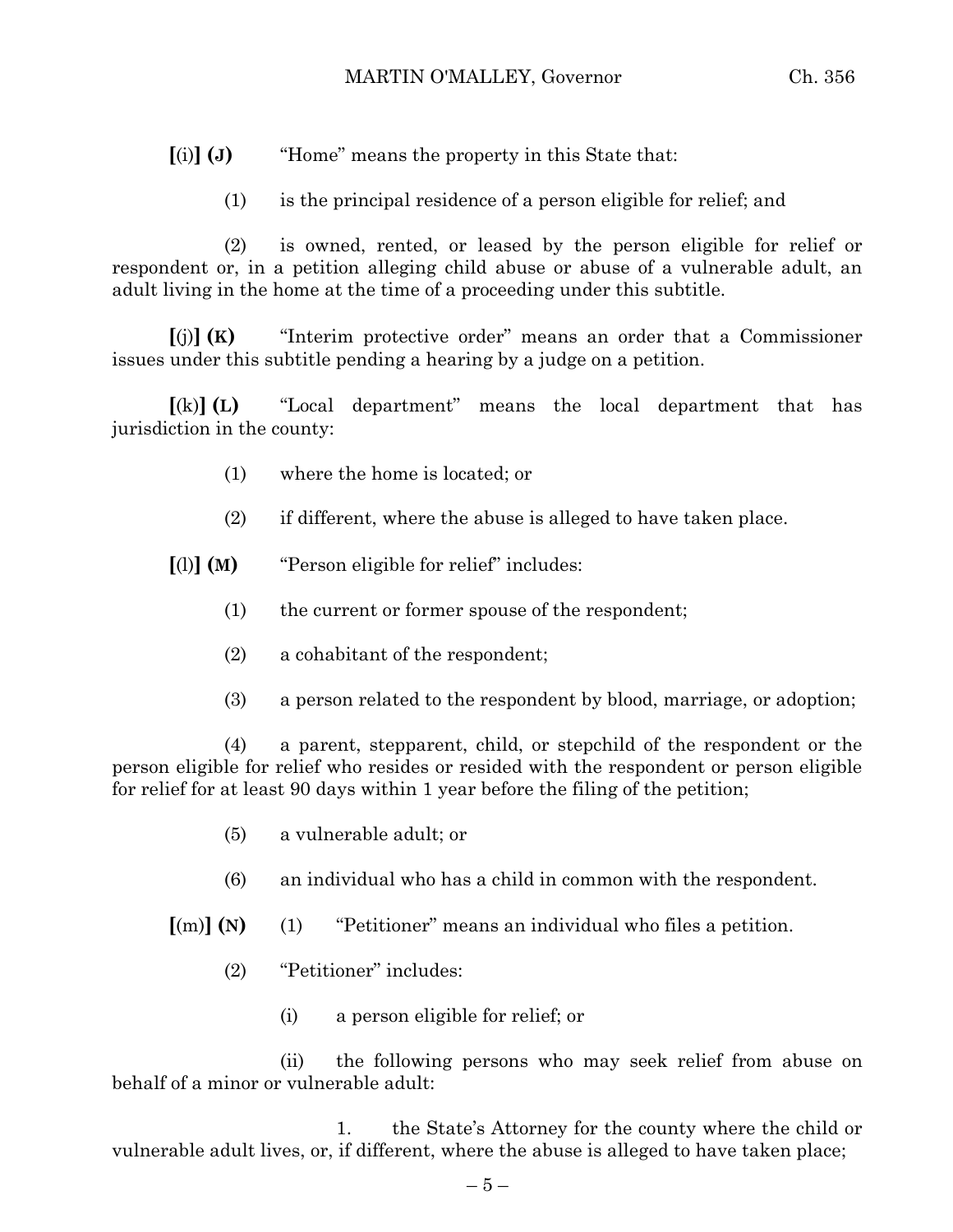2. the department of social services that has jurisdiction in the county where the child or vulnerable adult lives, or, if different, where the abuse is alleged to have taken place;

3. a person related to the child or vulnerable adult by blood, marriage, or adoption; or

4. an adult who resides in the home.

**[**(n)**] (O)** "Residence" includes the yard, grounds, outbuildings, and common areas surrounding the residence.

**[**(o)**] (P)** "Respondent" means the person alleged in the petition to have committed the abuse.

**[**(p)**] (Q)** "Temporary protective order" means a protective order issued under § 4–505 of this subtitle.

**[**(q)**] (R)** "Victim" includes a person eligible for relief.

 $\lceil$ (r)**] (S)** "Vulnerable adult" has the meaning provided in § 14–101(q) of this article.

4–503.

(a) A law enforcement officer who responds to a request for help under § 4–502 of this Part I of this subtitle shall give the victim a written notice that:

(1) includes the telephone number of a local domestic violence program that receives funding from the **[**Department of Human Resources**] GOVERNOR'S OFFICE OF CRIME CONTROL AND PREVENTION**; and

(2) states that:

(i) the victim may request that a District Court commissioner file a criminal charging document against the alleged abuser;

(ii) if the commissioner declines to charge the alleged abuser, the victim may request that the State's Attorney file a criminal charging document against the alleged abuser;

(iii) the victim may file in the District Court or a circuit court or, when neither the office of the clerk of the circuit court nor the Office of the District Court Clerk is open, with a commissioner, a petition under this subtitle; and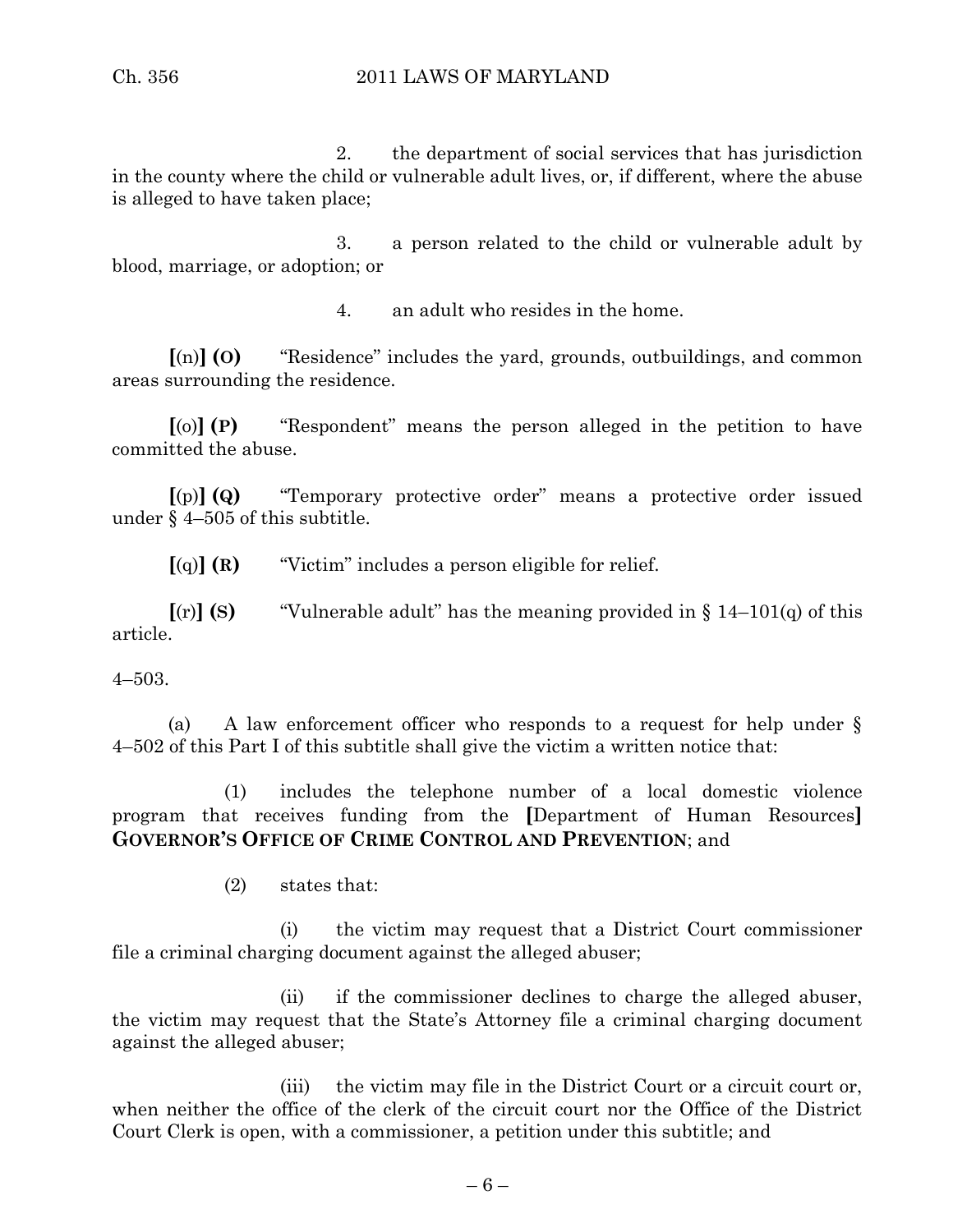(iv) the victim may obtain a copy of the incident report, as provided under § 4–503.1 of this Part I of this subtitle.

(b) A law enforcement officer may not be held liable in a civil action that arises from the officer's failure to provide the notice required under subsection (a) of this section.

4–515.

(a) (1) The **[**Secretary**] EXECUTIVE DIRECTOR** shall establish a program in the **[**Department of Human Resources**] GOVERNOR'S OFFICE OF CRIME CONTROL AND PREVENTION** to help victims of domestic violence and their children.

(2) The purpose of the program is to provide for victims of domestic violence and their children, in each region of this State:

- (i) temporary shelter or help in obtaining shelter;
- (ii) counseling;
- (iii) information;
- (iv) referral; and
- (v) rehabilitation.

(b) As a part of the domestic violence program, there shall be, in a major population center of this State, at least 1 program serving the area.

(c) Any program established under this section shall be subject to the following conditions:

(1) the program shall provide victims of domestic violence and their children with a temporary home and necessary counseling;

(2) the **[**Department of Human Resources**] GOVERNOR'S OFFICE OF CRIME CONTROL AND PREVENTION** shall:

- (i) supervise the program;
- (ii) set standards of care and admission policies;

(iii) monitor the operation of the program and annually evaluate the effectiveness of the program; **[**and**]**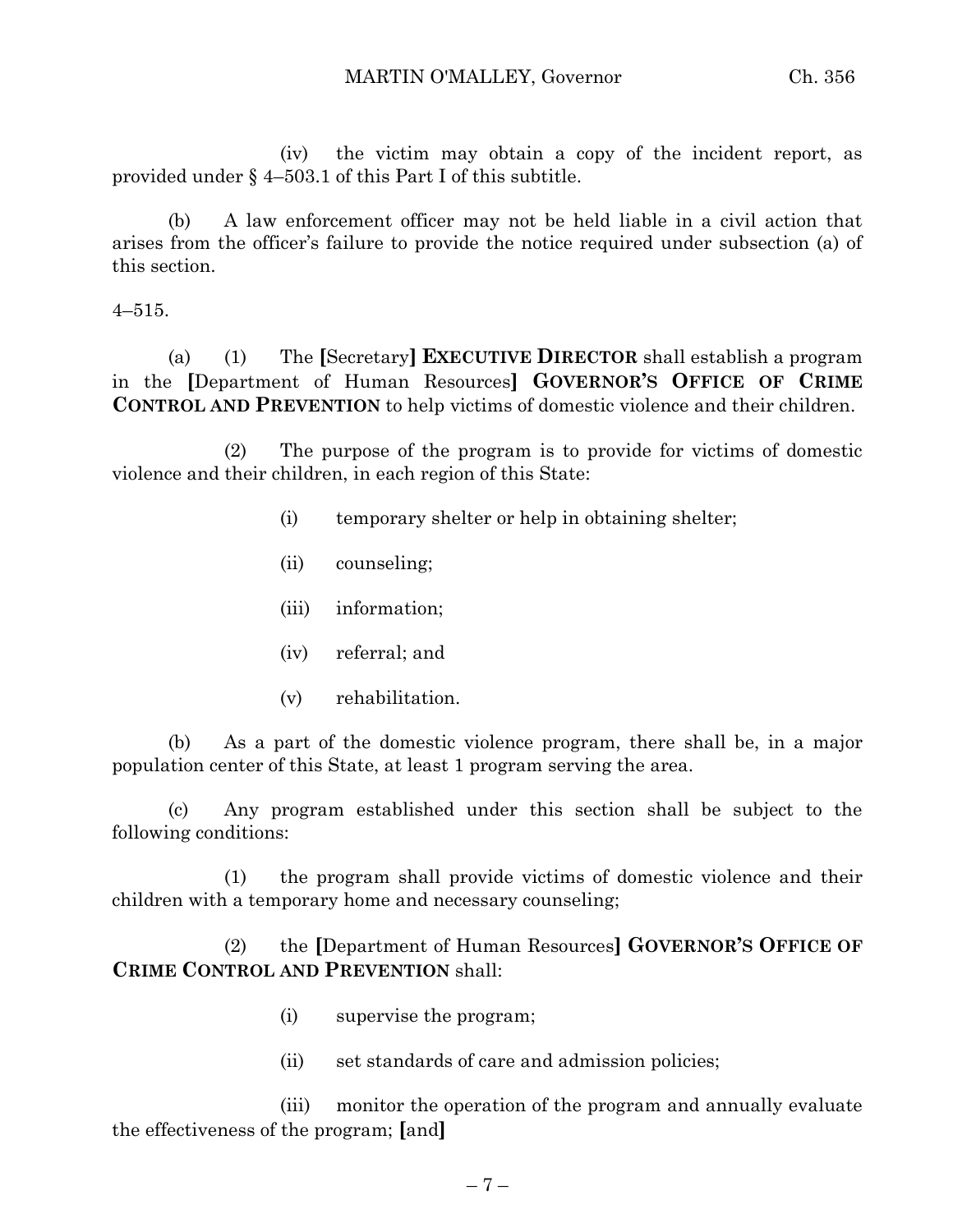(iv) adopt rules and regulations that set fees for services at and govern the operation of each program; **AND**

## **(V) REGULARLY CONSULT, COLLABORATE WITH, AND CONSIDER THE RECOMMENDATIONS OF THE FEDERALLY RECOGNIZED STATE DOMESTIC VIOLENCE COALITION REGARDING DOMESTIC VIOLENCE PROGRAMS AND POLICIES, PRACTICES, AND PROCEDURES THAT IMPACT VICTIMS OF DOMESTIC VIOLENCE AND THEIR CHILDREN;**

(3) the program shall accept from the police or any other referral source in the community any victim of domestic violence and the child of any victim of domestic violence; and

(4) housing may not be provided under this subtitle to an applicant for housing who is not a resident of this State at the time the application for housing is made.

(d) (1) As funds become available, the **[**Secretary**] EXECUTIVE DIRECTOR** may extend the domestic violence program to other areas in this State.

(2) Expansion of the domestic violence program may include:

(i) establishing additional shelters; or

(ii) providing funds and technical assistance to a local organization or agency that shows that it is able and willing to run a domestic violence program.

4–516.

(a) Subject to § 2–1246 of the State Government Article, the **[**Secretary**] EXECUTIVE DIRECTOR** shall submit to the General Assembly a report on the domestic violence program annually.

(b) In addition to receiving funds from the annual budget, the **[**Secretary**] EXECUTIVE DIRECTOR** shall attempt to secure funding, including in–kind contributions, for the establishment and operation of the domestic violence program from:

- (1) the federal government;
- (2) local governments; and
- (3) private sources.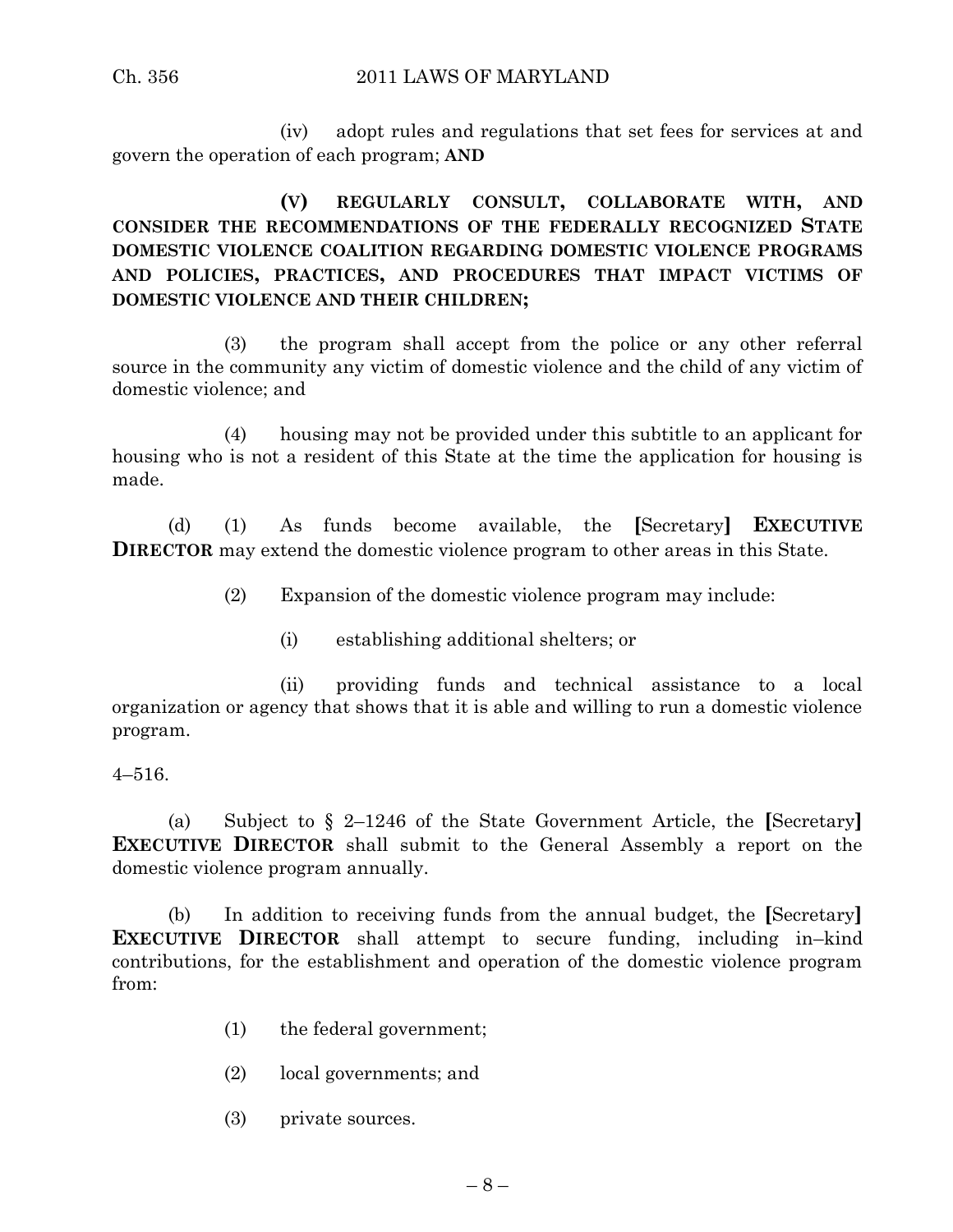SECTION 2. AND BE IT FURTHER ENACTED, That certain appropriations held by the Department of Human Resources to carry out the functions and programs transferred under this Act shall be transferred to the Governor's Office of Crime Control and Prevention on the effective date of this Act.

SECTION 3. AND BE IT FURTHER ENACTED, That nothing in this Act affects the terms of office of an appointed or elected member of any division, board, commission, authority, council, committee, office, or unit. An individual who is a member of a division, board, commission, authority, council, committee, office, or unit on the effective date of this Act shall remain a member for the balance of the term to which the member is appointed or elected, unless the member sooner dies, resigns, or is removed under provisions of law.

SECTION 4. AND BE IT FURTHER ENACTED, That, except as expressly provided to the contrary in this Act, any transaction affected by or flowing from any statute here amended, repealed, or transferred, and validly entered into before the effective date of this Act, and every right, duty, or interest following from the transaction, remains valid after the effective date of this Act and may be terminated, completed, consummated, or enforced pursuant to law.

SECTION 5. AND BE IT FURTHER ENACTED, That the publisher of the Annotated Code of Maryland, in consultation with and subject to the approval of the Department of Legislative Services, shall correct, with no further action required by the General Assembly, cross–references and terminology rendered incorrect by this Act or by any other Act of the General Assembly of 2011 that affects provisions enacted by this Act. The publishers shall adequately describe any such correction in an editor's note following the section affected.

SECTION 6. AND BE IT FURTHER ENACTED, That, except as otherwise provided by law, all existing laws, rules and regulations, proposed rules and regulations, standards and guidelines, policies, orders and other directives, forms, plans, memberships, contracts, property, investigations, administrative and judicial responsibilities, rights to sue and be sued, and all other duties and responsibilities associated with the functions of the sexual assault crisis programs and domestic violence programs located within the Department of Human Resources, prior to the effective date of this Act shall continue in effect under the Department of Human Resources until completed, withdrawn, canceled, modified, or otherwise changed pursuant to law.

SECTION 7. AND BE IT FURTHER ENACTED, That on July 1, 2011, all the functions, powers, duties, equipment, assets, and liabilities of the sexual assault crisis programs and domestic violence programs within the Department of Human Resources shall be transferred to the Governor's Office of Crime Control and Prevention.